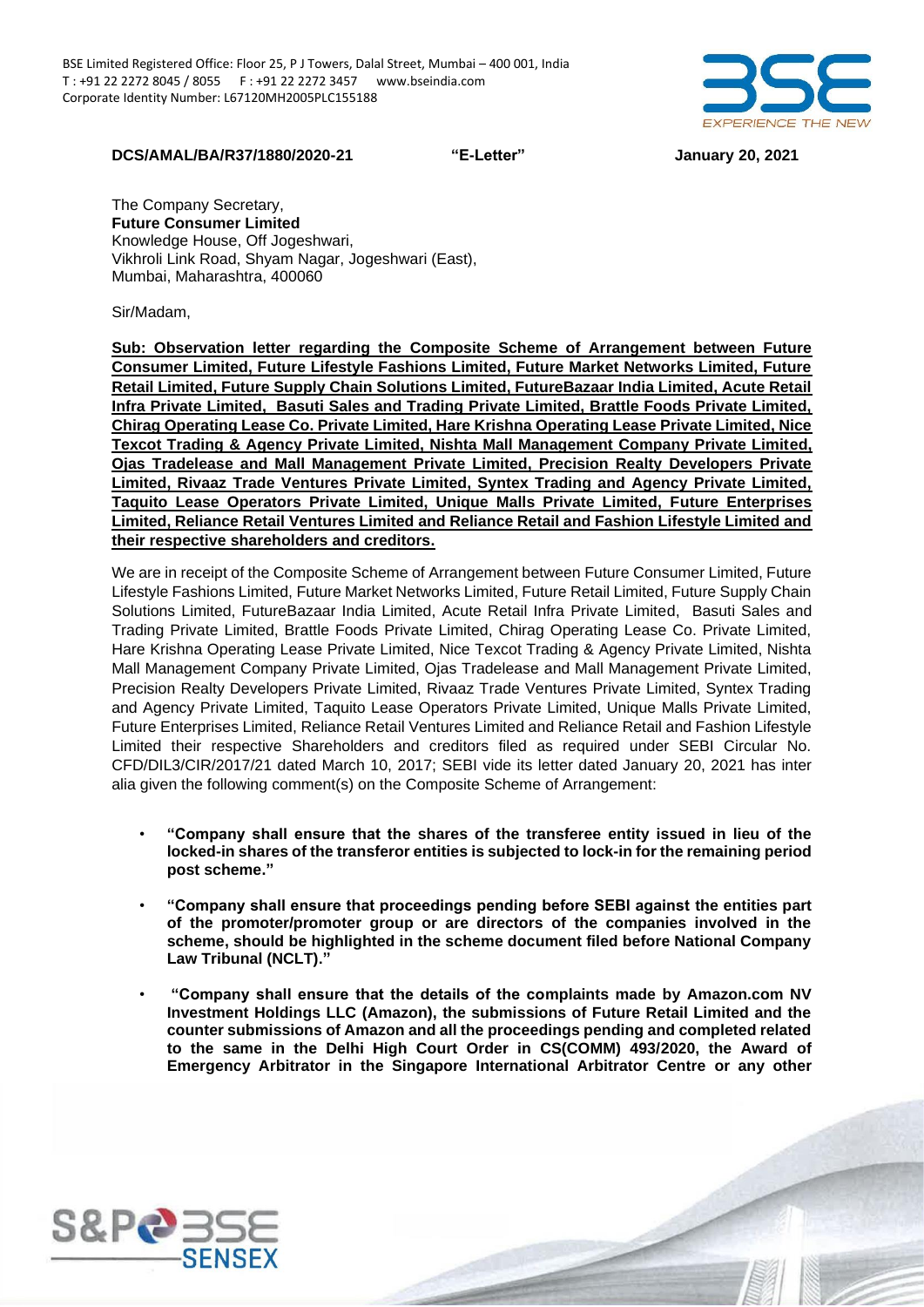**ongoing court/ arbitration proceedings, or any orders issued therein are bought to the notice of the Shareholders of the listed entities involved in the scheme while taking shareholder approval on the scheme. Further the same shall also be brought to the notice of NCLT while filing the draft scheme for their approval."**

- **"Company shall ensure that any future disputes, complaints, regulatory actions or proceedings, or orders issued therein involving the draft scheme if any, shall be brought to the notice of shareholders prior to the approval by NCLT."**
- **"Company shall ensure that as a part of the notice to shareholder seeking their approval on the scheme, the following fact should be suitably highlighted:**

**74.2% of the Business Value of the Future Enterprises Limited post amalgamation of all the Transferor companies is getting transferred to Reliance Retail Ventures Limited and Reliance Retail and Fashion Lifestyle Limited and these two companies would not be seeking listing post the scheme of arrangement' ."**

- **"The Company is advised that the observations of SEBI/Stock Exchanges shall be incorporated in the petition to be filed before the National Company Law Tribunal (NCLT) and the Company is obliged to bring the observations to the notice of NCLT."**
- **"The Company shall ensure that applicable information pertaining to unlisted companies- Futurebazaar India Limited, Acute Retail Infra Private Limited, Basuti Sales and Trading Private Limited, Brattle Foods Private Limited, Chirag Operating Lease Co. Private Limited, Hare Krishna Operating Lease Private Limited, Nice Texcot Trading & Agency Private Limited, Nishta Mall Management Company Private Limited, Ojas Tradelease and Mall Management Private Limited, Precision Realty Developers Private Limited, Rivaaz Trade Ventures Private Limited, Syntex Trading & Agency Private Limited, Taquito Lease Operators Private Limited, Unique Malls Private Limited, Reliance Retail Ventures Limited and Reliance Retail and Fashions Lifestyle Limited is included in the abridged prospectus as per the specified format."**
- **"The Company should ensure that suitable disclosure about the latest financials of the companies involved in the Scheme being not more than 6 months old is done before filing the same with the Hon'ble National Company Law Tribunal."**
- **"Company shall ensure that additional information, if any, submitted by the Company, after filing the Scheme with the Stock Exchange, and from the date of receipt of this letter is displayed on the websites of the listed company and the stock exchanges."**
- **"Company shall duly comply with various provisions of the Circular."**
- **"Company is advised that the observations of SEBI/Stock Exchanges shall be incorporated in the petition to be filed before National Company Law Tribunal (NCLT) and the company is obliged to bring the observations to the notice of NCLT."**
- **"It is observed that there are certain ongoing litigations/arbitration/legal proceedings against the draft scheme. In view of the same, the company is advised that these comments of SEBI on the draft scheme of arrangement are subject to the outcome of any of the ongoing litigations/arbitration/legal proceeding involving the draft scheme and/or the decision by any competent authority/competent court in this regard."**
- **"It is to be noted that the petitions are filed by the company before NCLT after processing and communication of comments/observations on draft scheme by SEBI/stock exchange. Hence, the company is not required to send notice for representation as**